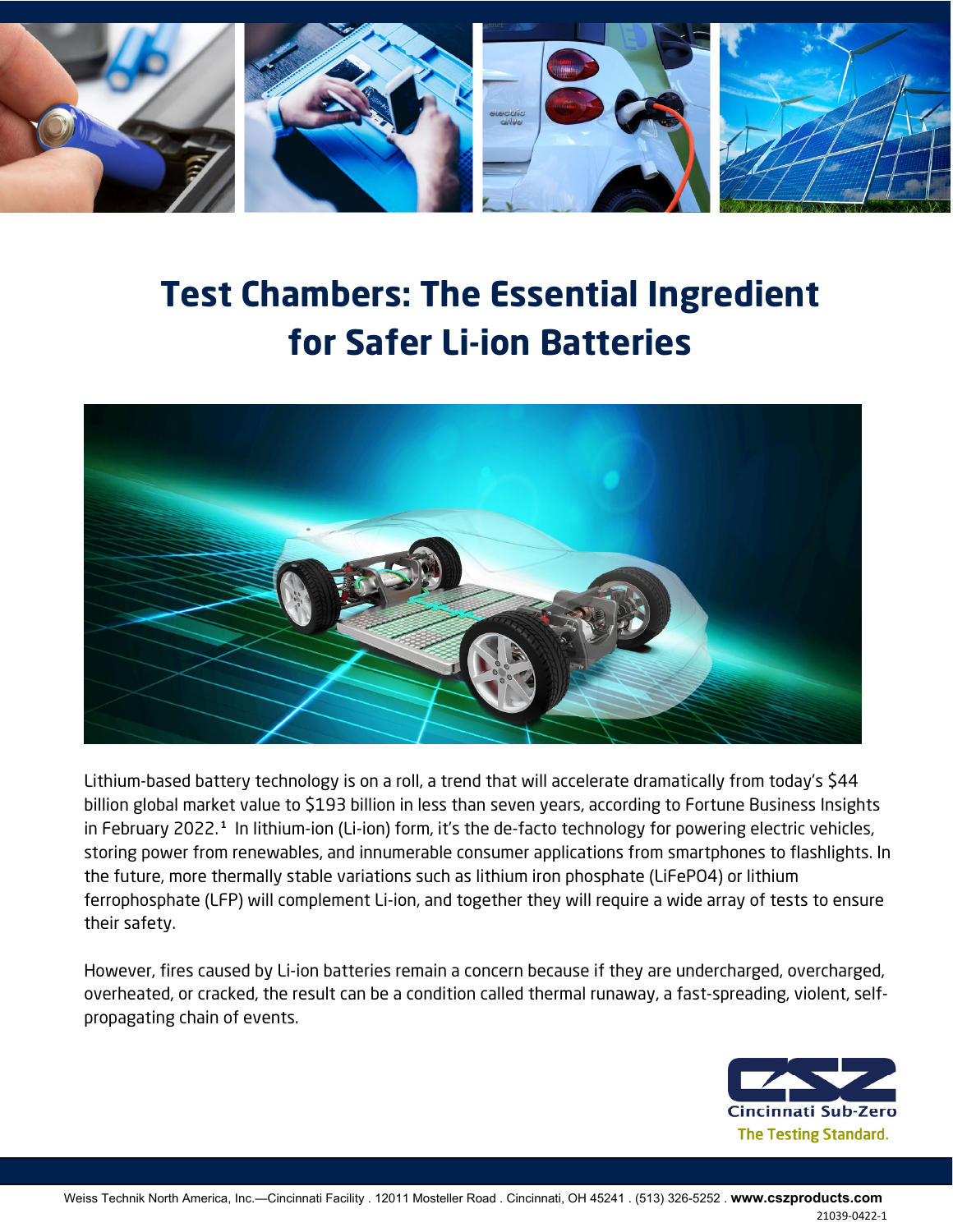$\mathfrak{D}$ 

For example, increases in temperature within individual cells in a battery pack can lead to rupture that further increases temperature and ultimately results in catastrophic failure: --fire, explosion, and the release of toxic gases. It is a potentially dangerous scenario, considering these batteries burn at temperatures up to +1000°C and can generate about 100 toxic organic chemicals including carbon monoxide and hydrogen cyanide.

To illustrate this process, consider an electric vehicle in which hundreds of individual battery cells are interconnected in series and parallel. When a single cell fails, it swells, initiating a rapid increase in temperature. This self-heating process then begins to vent gases, and as the process of deterioration spreads, these reactions produce even more heat to adjacent cells, until the entire battery system is affected. Fortunately, battery management systems, which have become more advanced in recent years and rely on several new technologies for sensing, can execute predefined actions such as activating cooling or interrupting the circuit.



This dire scenario doesn't mean that Li-ion battery chemistry is inherently unsafe but rather that if battery cells and battery packs are poorly constructed, the results can be devastating. In fact, studies have shown that vehicles powered by Li-ion catch fire at a lower rate than their gas-or diesel-powered counterparts. **<sup>2</sup>**

The key is to ensure that they remain safe in any environment and conditions in which these batteries operate, and to achieve this, it's essential to perform a series of tests within an environmental test chamber. These tests will become even more important as the automotive industry turns almost exclusively to electric power and the disadvantages of solar/wind power are mitigated by storing energy in massive arrays of batteries.

It is questionable that Li-ion batteries require a considerably higher breadth of testing than other battery chemistries, and the fact that every Li-Ion battery manufacturer uses its own proprietary chemistry and packaging obviously complicates this process. For instance, the unique properties of the gases that can be emitted must be evaluated along with all the materials used in the batteries' fabrication. Consequently, test chambers are customized to meet the specific requirements of each customer. These include chambers that provide temperature cycling, humidity, thermal shock, vibration, altitude, and other factors.



Weiss Technik North America, Inc.—Cincinnati Facility . 12011 Mosteller Road . Cincinnati, OH 45241 . (513) 326-5252 . **www.cszproducts.com**  21039-0422-1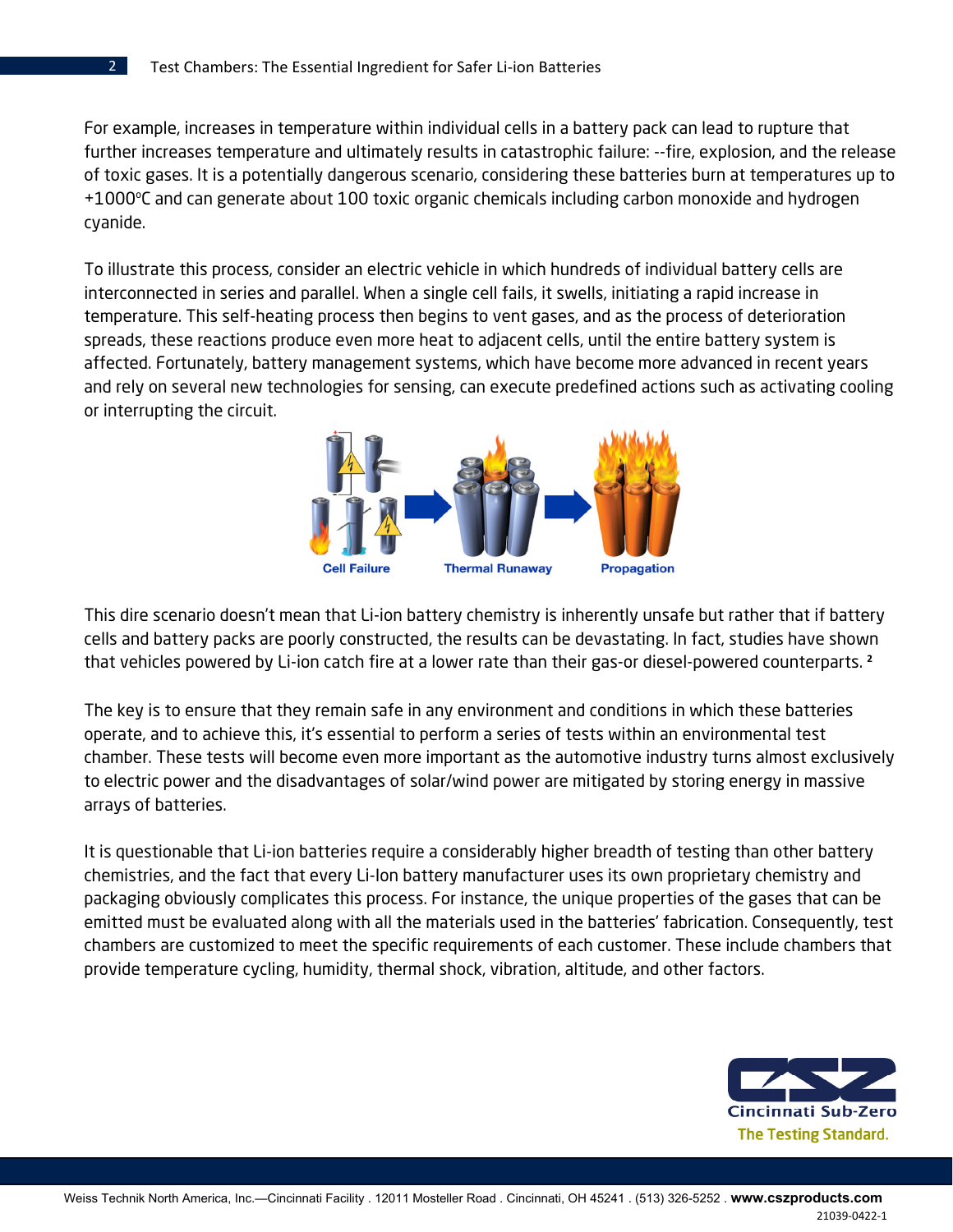There are many standards created over the years that cover a massive number of requirements that Li-ion batteries must meet in vehicles in virtually every other application, the most common of which are shown in Table 1.

| <b>Test Specification</b>    | <b>Description</b>                                                                                                                                                                                                   |  |
|------------------------------|----------------------------------------------------------------------------------------------------------------------------------------------------------------------------------------------------------------------|--|
| ANSI C18.3M, Part 2          | Portable Lithium Primary Cells and Batteries - Safety Standard                                                                                                                                                       |  |
| <b>ECE R100 Rev2</b>         | Uniform provisions concerning the approval of vehicles about specific<br>requirements for the electric power train                                                                                                   |  |
| IEC 60086-4                  | Primary Batteries, Part 4: Safety of Lithium Batteries                                                                                                                                                               |  |
| <b>IEC 61960</b>             | Secondary Lithium Cells and Batteries for portable applications                                                                                                                                                      |  |
| <b>IEC 62133</b>             | Secondary Cells and Batteries Containing Alkaline or Other Non-acid Electrolytes -<br>Safety Requirements for Portable Sealed Secondary Cells, and for Batteries Made<br>from them, for Use in Portable Applications |  |
| <b>IEC 62281</b>             | Safety of primary and secondary lithium cells and batteries during transport<br>(similar to UN/DOT 38.3)                                                                                                             |  |
| IEC 62660-2                  | Secondary lithium-ion cells for the propulsion of electric road vehicles - part 2:<br>reliability and abuse testing                                                                                                  |  |
| <b>IEEE 1625</b>             | Rechargeable Batteries for Multi-Cell Mobile Computing Devices                                                                                                                                                       |  |
| <b>IEEE 1725</b>             | Rechargeable Batteries for Cellular Telephones                                                                                                                                                                       |  |
| <b>RTCA DO-311</b>           | Minimum Operational Performance Standards for Rechargeable Lithium Battery<br>Systems                                                                                                                                |  |
| <b>SAE J 2289</b>            | Electric Drive Battery Pack System Functional Guidelines                                                                                                                                                             |  |
| <b>SAE J 2464</b>            | Electric and Hybrid Electric Vehicle Rechargeable Energy Storage System (RESS)<br>Safety and Abuse Testing                                                                                                           |  |
| <b>SAE J 2929</b>            | Electric and Hybrid Vehicle Propulsion Battery System Safety Standard - Lithium<br><b>Based Rechargeable Cells</b>                                                                                                   |  |
| <b>UL 1642</b>               | Used for testing lithium cells. Battery level tests are covered by UL 2054                                                                                                                                           |  |
| <b>UL 2054</b>               | Household and Commercial Batteries - Component cell level testing covered by UL<br>1642                                                                                                                              |  |
| <b>UL 2580</b>               | Batteries for use in Electric Vehicles                                                                                                                                                                               |  |
| <b>UN/DOT 38.3</b>           | UN Lithium Battery Testing Requirements, Covers transportation safety testing for<br>all lithium metal and<br>lithium ion cells and batteries                                                                        |  |
| <b>UNECE Regulation R100</b> | Safety requirements specific to the electric power train of road vehicles including<br>rechargeable battery<br>systems                                                                                               |  |
| <b>USCAR</b>                 | Battery safety and performance from the EV Battery Test Procedures Manual,<br><b>Battery Technology Life</b><br><b>Verification Test Manual</b>                                                                      |  |

## **Table 1. Key standards for battery testing and safety**



3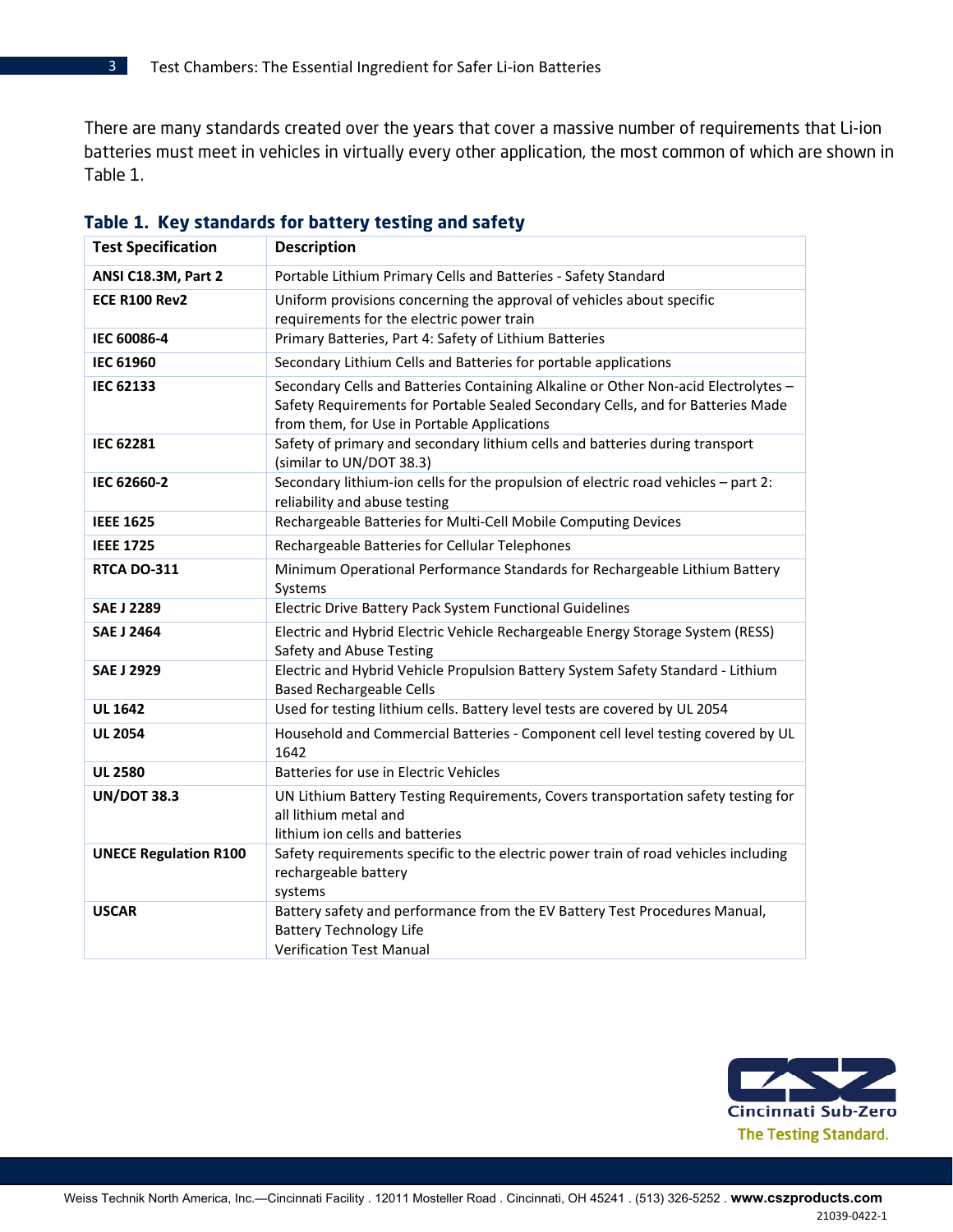## **Testing Safely**

The EUCAR (European Council for Automotive R&D) has defined hazard levels to assess the level of danger associated with handling batteries, classifying the hazards presented to batteries, and describing the effects.

| <b>Hazard</b><br><b>Severity</b><br>Level | <b>Description</b>                     | <b>Classification Criteria and Effect</b>                                                                                                                                               |
|-------------------------------------------|----------------------------------------|-----------------------------------------------------------------------------------------------------------------------------------------------------------------------------------------|
| 0                                         | No Effect                              | No effect. No loss of functionality                                                                                                                                                     |
| $\mathbf{1}$                              | <b>Passive Protection</b><br>Activated | No defect; no leakage; no venting, fire, or flame; no rupture; no explosion; no exothermic reaction or<br>thermal runaway. Cell reversibly damaged. Repair of protection device needed. |
| $\overline{2}$                            | Defect/Damage                          | No leakage; no venting, fire, or flame; no rupture; no explosion; no exothermic reaction or thermal<br>runaway. Cell irreversibly damaged. Repair needed.                               |
| $\overline{\mathbf{3}}$                   | Minor Leakage                          | No venting, fire, or flame*; no rupture; no explosion. Weight loss <50% of electrolyte weight<br>$electro$ = solvent + salt).                                                           |
| 4                                         | Major Leakage/<br>Venting              | No fire or flame; no rupture; no explosion. Weight loss $\geq$ 50% of electrolyte weight (electrolyte =<br>solvent + salt).                                                             |
| 5                                         | Fire or Flame                          | No rupture; no explosion (i.e., no flying parts).                                                                                                                                       |
| 6                                         | Rupture                                | No explosion, but flying parts of the active mass.                                                                                                                                      |
| 7                                         | Explosion                              | Explosion (i.e., disintegration of the cell).                                                                                                                                           |

Needless to say, as batteries are exposed to the extensive conditions detailed in the standards, environmental test chambers must themselves be safe to ensure that if a battery or battery pack fails, there is no danger to technicians in the facility. A large selection of battery safety options is available and tailored to the battery testing application and hazard level.

### **Table 2. Common Battery Chamber Safeties**

| Sheath heaters, not temperature<br>limited       | Gas monitor                             | External light (reach-in only)                                                                  |
|--------------------------------------------------|-----------------------------------------|-------------------------------------------------------------------------------------------------|
| Product limit with alarm                         | CO2 fire suppression                    | LED light with external electrical<br>connections                                               |
| Non-sparking fan blades                          | Heated explosive relief                 | Personnel safety light stack with audible<br>alarm (walk-in only)                               |
| Electronic safety door lock                      | No internal light                       | Water spray piping & nozzles (turn on at<br>$+120C$                                             |
| Light stack with audible alarm                   | Reinforced test space (16ga)            | Intrinsically safe barriers on sensor wiring<br>(recommended if Hydrogen gas may be<br>present) |
| Secondary pressure relief vent                   | Secondary door restraint (safety chain) | Over-pressure burst disk with burst sensor                                                      |
| Fresh air blower or N2 purge or dry<br>air purge | Temperature limited sheath heaters      | Explosion resistant internal light                                                              |

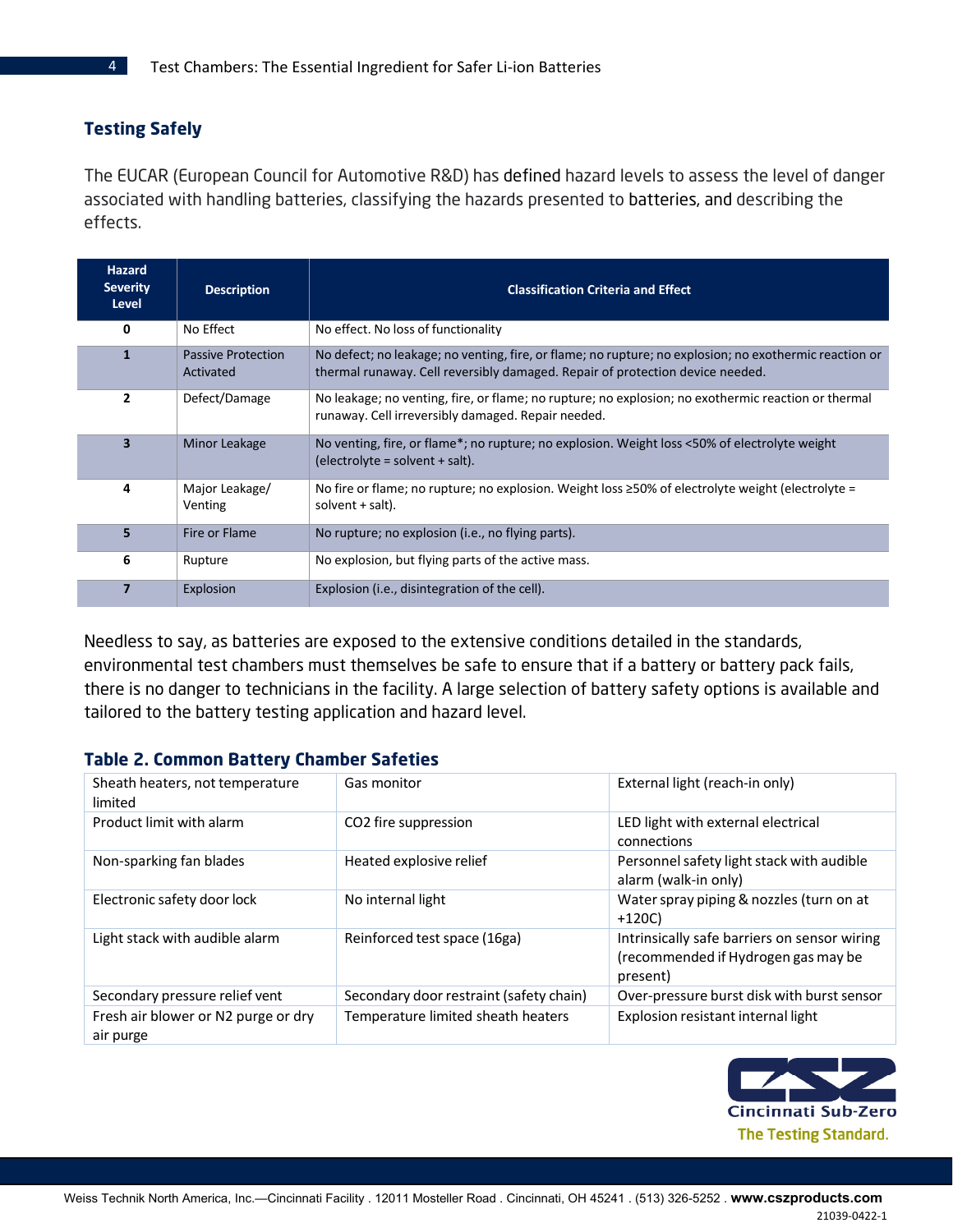The most common safety feature employed is temperature-limited sheath heaters that are designed to control the surface temperature of the heater to a value that allows the chamber to meet the desired air temperature, while remaining below the auto-ignition point of possible flammable gases released from the battery.

In addition to temperature-limited sheath heaters, the chamber can mitigate the risk of spark sources in the presence of flammable vapors by including non-sparking fan blades or blower wheels, install intrinsic barriers on any wiring entering the test space and the removal of internal chamber lights.

When batteries fail, they can release gases that are potentially toxic, or at the very least have an offensive smell and must be vented through an exhaust system. Pressure-relief ports are used for this purpose, reacting to the increased pressure volume caused by the gases. Rupture disks are the most common type of relief system, but more advanced types eliminate the need for manual resetting.

A variety of other safety features can also be employed depending on the anticipated hazard level as defined by EUCAR, including fire detection and suppression systems,  $H_2$ ,  $O_2$  or CO gas monitors, door safety interlock switches that prevent the door from opening during or after a test or event, and flushing systems for  $N_2$  or  $CO_2$  to reduce the risk of fire and removal of byproducts. Some cases call for a reinforced chamber floor to withstand heavy test loads of the product under test and may also include an internal cooling system to control cell and battery pack temperatures. In the most demanding "test to failure" scenarios, a protective enclosure may be needed to isolate the event.



Other considerations include the selection of a control system that can be integrated with equipment such as BMS systems and battery cyclers. It is also essential to size the refrigeration system to accommodate temperature transitions, heat load, and humidity.

Cincinnati Sub-Zero **The Testing Standard.** 

5